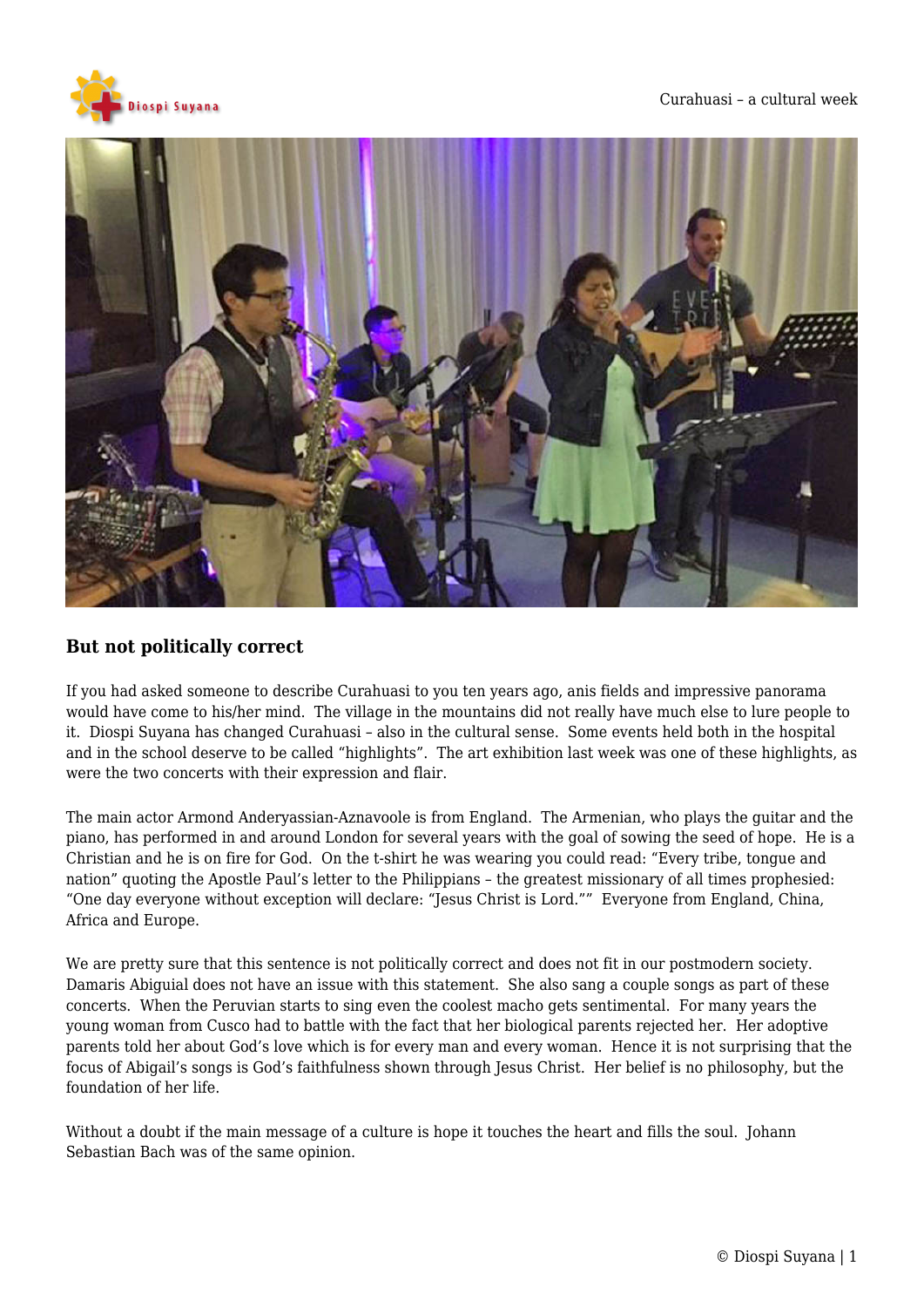



Armond Anderyassian-Aznavoole playing the guitar. Stefan Seiler, head of administration, got to know the musician in the South-Peruvian city of Arequipa: out of this meeting the two concerts held last week were born.



The perfect background for smooth ballades.